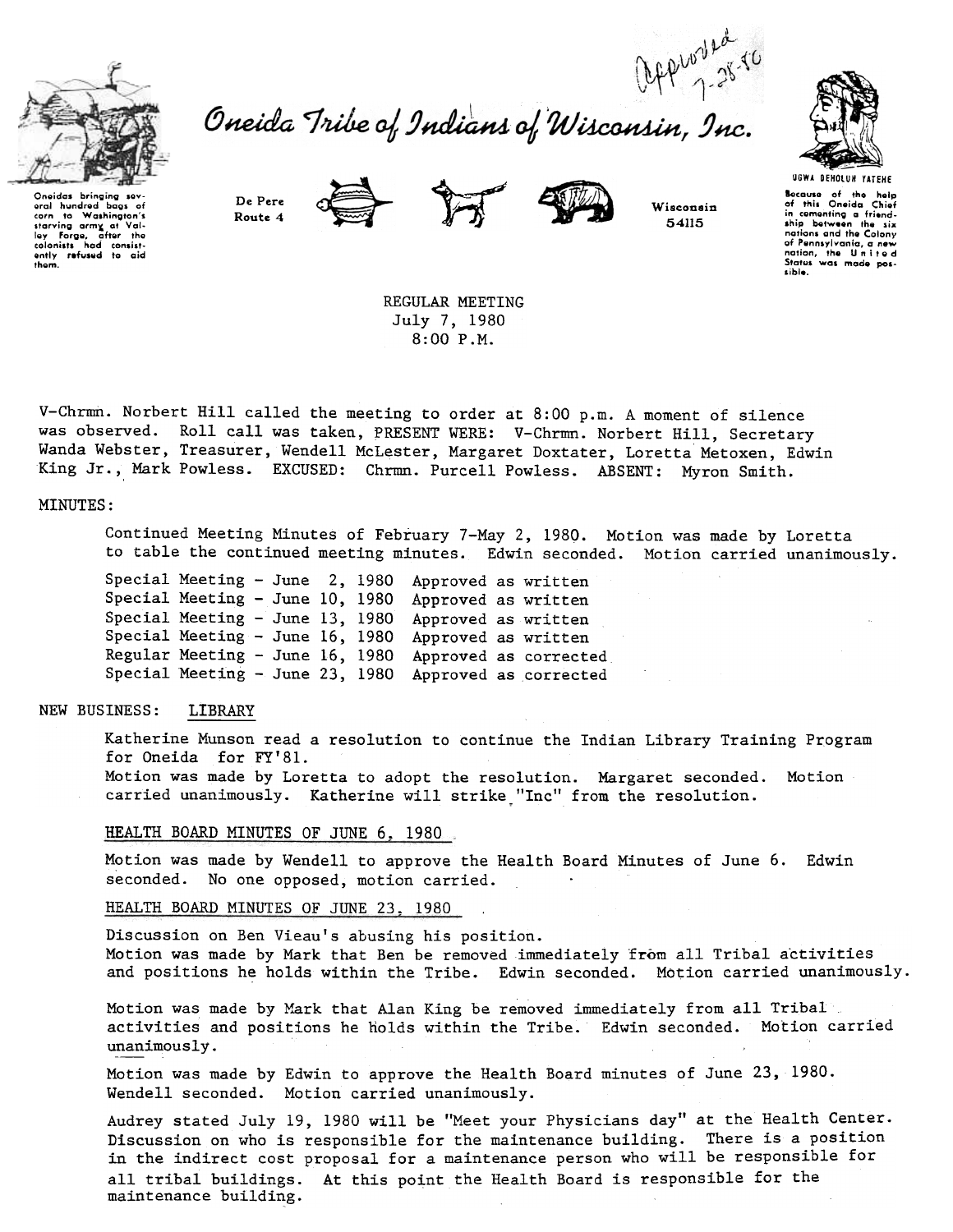Oneida Tribe of Indians of Wisconsin Regular Meeting July 7, 1980 Page 2

# LAND COMMITTEE MINUTES OF JUNE 12, 1980

Motion was made by Wendell to approve the Release of 2 acres by John & Lois Powless. Loretta seconded. Vote was 5 for with 1 abstention (Mark.) Motion carried.

Motion was made by Wendell to approve the Residential Application of Dale F. Powless. Loretta seconded. Vote was 5 for with 1 abstention (Mark.) Motion carried.

Motion was made by Wendell to approve the Cancellation of Denise Jane Ortiz for Breach of paragraph 1. Wanda seconded. Motion carried unanimously.

Motion was made by Wendell to approve the Residential application for Vickie Ellen Cornelius. Edwin seconded. Motion carried unanimously.

 $\mathcal{F}^*$ ,  $\lambda_{\rm max}$ 

Motion was made by Wendell to approve the Residential Lease for Gerald B. Cornelius. Edwin seconded. Motion carried unanimously.

Motion was made by Wendell to approve the Agriculture Lease for Elizabeth Jean Dennison. Edwin seconded. Motion carried unanimously.

Motion was made by Wendell to approve the request from Vernon Jourdan to place a mobile home on his assignment site for a 1 year period. Edwin seconded. Discussion on two mobile homes on his site now. The land office is to inform Vernon he is in violation of local zoning, the septic system is designed for 1 resident. Wendell withdrew his motion, second concurred.

Motion was made by Wendell to table this until further investigation is done. Edwin seconded. Motion carried unanimously.

Motion was made by Wendell to approve the recommendation from the Land Committee, that Richard Cornelius not be paid the \$1200 and that he be given 30 days to appeal to the Business Committee. Edwin seconded. Motion carried unanimously.

Discussion on the Site I lagoon. Audrey, Mike and Eugene will try to work together on this.

Mark made a motion to approve the Land Office report. Wendell seconded. Motion carried uananimously.

Discussion on Ron McLester becoming a member of the advisory board committee for the Town of Oneida. Mark stated persons should be careful when dealing with local municipalities. Motion was made by Loretta that Ron McLester be apppinted to the advisory board on a trial basis. Edwin seconded. Motion carried unanimously.

Motion was made by Edwin to adopt the resolution for a right-of-way by the General Telephone Company to place cables on Government Road, and that negotiations for the Tribe's approval be included in the resolution. Margaret seconded. Motion carried unanimously. The Law Office is to work with Chris on this. (negotiations for lower telephone rates) Wendell asked for a up  $\bullet\bullet$  date report on lease payments.

#### PLANNING OFFICE REQUEST

Planning Office request tnat their office be designated building managers for the Tribal Building.

Motion was made by Loretta to approve the request by the Planning Office for this building on a temporary basis pending a plan to manage all tribal facalities. Mark seconded. No one opposed, motion carried.

Carl presented a memo regarding the commodities warehouse construction, Carl had received bids from several contractors and his recommendation is Davis Refrigeration be granted a contract for both the walk-in cooler and the air conditioning. The amount would be around \$24,000, and the commodities warehouse will be ready in mid August.

Motion was made by Margaret to approve the recommendation of Davis Refrigeration in the amount of \$24,000. Loretta seconded. Vote was 4 for with 1 oppose (Mark) and 1 abstention (Wendell.) Motion carried.